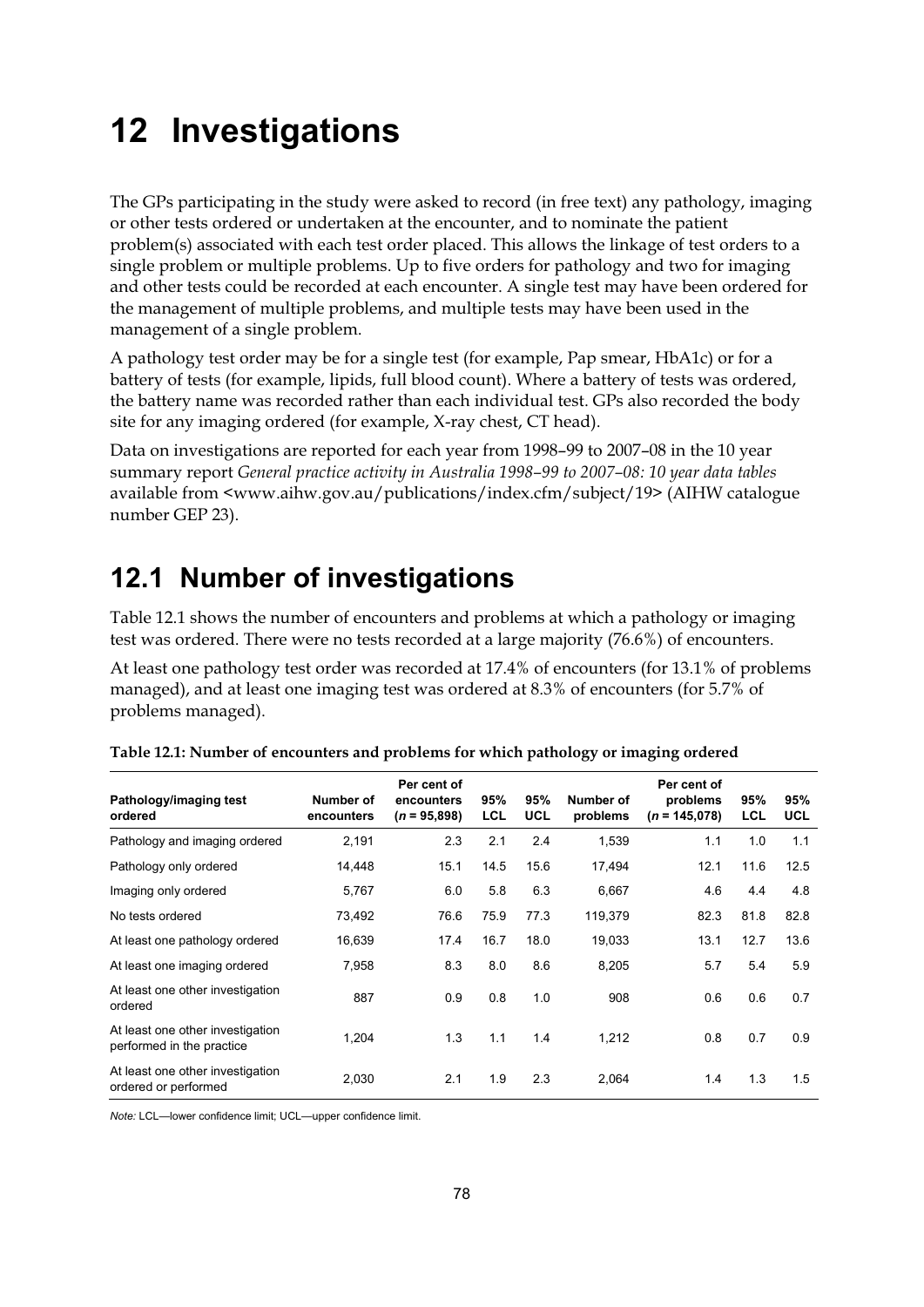## **12.2 Pathology ordering**

A comprehensive report on pathology ordering by GPs in Australia in 1998, written by the then General Practice Statistics and Classification Unit (GPSCU) using BEACH data, was published on the Internet by the Diagnostics and Technology Branch of the then Department of Health and Aged Care in 2000.15 A report on changes in pathology ordering by GPs from 1998 to 2001 was also produced by the GPSCU as an AIHW–University of Sydney book in the GP series in 2003.16 Readers may wish to compare those results with the information presented below.

## **Nature of pathology orders at encounter**

The GPs recorded 41,375 orders for pathology tests/batteries of tests, at a rate of 43.2 per 100 encounters.

The distribution of pathology tests by MBS group, and the most common tests within each group are presented in Table 12.2. Each group and individual test is expressed as a percentage of all pathology tests, as a percentage of the group, and as a rate per 100 encounters with 95% confidence limits.

The pathology tests recorded were grouped according to the categories set out in Appendix 4, <www.aihw.gov.au/publications/index.cfm/subject/19>. The main pathology groups reflect those used in previous analyses of pathology tests by Medicare Australia (MBS groups).<sup>60</sup>

Test orders classed as chemistry accounted for more than half of all pathology test orders, the most common being lipids, for which there were 4.3 orders per 100 encounters, liver function (3.1), EUC (3.0), and glucose/glucose tolerance (2.5 per 100 encounters).

| Pathology test ordered     | <b>Number</b> | Per cent of all<br>pathology | Per cent of<br>group | Rate per 100<br>encounters<br>$(n = 95,898)$ | 95%<br><b>LCL</b> | 95%<br><b>UCL</b> |
|----------------------------|---------------|------------------------------|----------------------|----------------------------------------------|-------------------|-------------------|
| Chemistry*                 | 23,916        | 57.8                         | 100.0                | 24.9                                         | 23.6              | 26.2              |
| Lipids*                    | 4,079         | 9.9                          | 17.1                 | 4.3                                          | 4.0               | 4.5               |
| Liver function*            | 2,954         | 7.1                          | 12.4                 | 3.1                                          | 2.8               | 3.4               |
| EUC*                       | 2,848         | 6.9                          | 11.9                 | 3.0                                          | 2.7               | 3.2               |
| Glucose/tolerance*         | 2,429         | 5.9                          | 10.2                 | 2.5                                          | 2.3               | 2.8               |
| Thyroid function*          | 2,324         | 5.6                          | 9.7                  | 2.4                                          | 2.2               | 2.6               |
| Multibiochemical analysis* | 1,886         | 4.6                          | 7.9                  | 2.0                                          | 1.7               | 2.2               |
| Chemistry; other*          | 1,258         | 3.0                          | 5.3                  | 1.3                                          | 1.1               | 1.5               |
| Ferritin*                  | 1,191         | 2.9                          | 5.0                  | 1.2                                          | 1.1               | 1.4               |
| HbA1c*                     | 990           | 2.4                          | 4.1                  | 1.0                                          | 0.9               | 1.2               |
| Prostate specific antigen* | 826           | 2.0                          | 3.5                  | 0.9                                          | 0.8               | 0.9               |
| Hormone assay*             | 745           | 1.8                          | 3.1                  | 0.8                                          | 0.6               | 0.9               |
| C reactive protein         | 591           | 1.4                          | 2.5                  | 0.6                                          | 0.5               | 0.7               |

#### **Table 12.2: Distribution of pathology orders across MBS pathology groups and most frequent individual test orders within group**

*(continued)*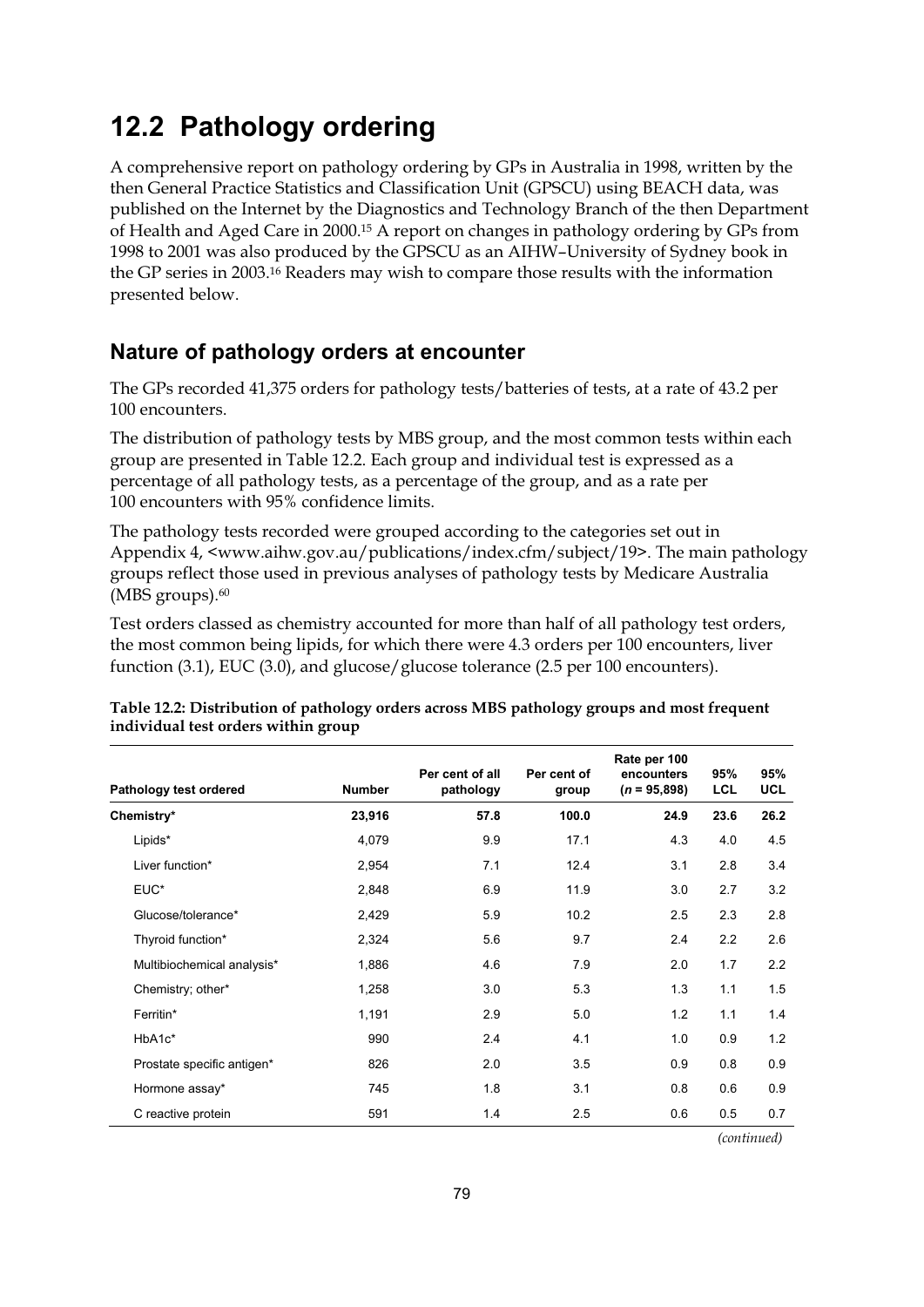| Pathology test ordered       | <b>Number</b> | Per cent of all<br>pathology | Per cent of<br>group | Rate per 100<br>encounters<br>$(n = 95,898)$ | 95%<br><b>LCL</b> | 95%<br>UCL |
|------------------------------|---------------|------------------------------|----------------------|----------------------------------------------|-------------------|------------|
| Haematology*                 | 7,572         | 18.3                         | 100.0                | 7.9                                          | 7.5               | 8.3        |
| Full blood count*            | 5,602         | 13.5                         | 74.0                 | 5.8                                          | 5.5               | 6.2        |
| <b>ESR</b>                   | 917           | 2.2                          | 12.1                 | 1.0                                          | 0.8               | 1.1        |
| Coagulation*                 | 793           | 1.9                          | 10.5                 | 0.8                                          | 0.7               | 0.9        |
| Microbiology*                | 5,432         | 13.1                         | 100.0                | 5.7                                          | 5.3               | 6.0        |
| Urine M,C&S*                 | 1,709         | 4.1                          | 31.5                 | 1.8                                          | 1.7               | 1.9        |
| Microbiology; other*         | 755           | 1.8                          | 13.9                 | 0.8                                          | 0.7               | 0.9        |
| Hepatitis serology*          | 498           | 1.2                          | 9.2                  | 0.5                                          | 0.4               | 0.6        |
| Faeces M,C&S*                | 326           | 0.8                          | 6.0                  | 0.3                                          | 0.3               | 0.4        |
| Vaginal swab and M,C&S       | 313           | 0.8                          | 5.8                  | 0.3                                          | 0.3               | 0.4        |
| $HIV^*$                      | 304           | 0.7                          | 5.6                  | 0.3                                          | 0.3               | 0.4        |
| Chlamydia*                   | 290           | 0.7                          | 5.3                  | 0.3                                          | 0.3               | 0.4        |
| Cytology*                    | 1,806         | 4.4                          | 100.0                | 1.9                                          | 1.7               | 2.1        |
| Pap smear*                   | 1,765         | 4.3                          | 97.7                 | 1.8                                          | 1.6               | 2.0        |
| Other NEC*                   | 950           | 2.3                          | 100.0                | 1.0                                          | 0.8               | 1.2        |
| Blood test                   | 424           | 1.0                          | 44.6                 | 0.4                                          | 0.3               | 0.6        |
| Other test NEC               | 344           | 0.8                          | 36.2                 | 0.4                                          | 0.3               | 0.4        |
| Tissue pathology*            | 740           | 1.8                          | 100.0                | 0.8                                          | 0.6               | 0.9        |
| Histology; skin              | 652           | 1.6                          | 88.1                 | 0.7                                          | 0.6               | 0.8        |
| Immunology*                  | 633           | 1.5                          | 100.0                | 0.7                                          | 0.6               | 0.7        |
| Immunology, other*           | 286           | 0.7                          | 45.3                 | 0.3                                          | 0.2               | 0.4        |
| Antinuclear antibodies       | 167           | 0.4                          | 26.5                 | 0.2                                          | 0.1               | 0.2        |
| Simple basic tests*          | 175           | 0.4                          | 100.0                | 0.2                                          | 0.1               | 0.2        |
| Infertility/pregnancy*       | 152           | 0.4                          | 100.0                | 0.2                                          | 0.1               | 0.2        |
| <b>Total pathology tests</b> | 41,375        | 100.0                        |                      | 43.2                                         | 41.3              | 45.0       |

**Table 12.2 (continued): Distribution of pathology orders across MBS pathology groups and most frequent individual test orders within group** 

Includes multiple ICPC-2 and ICPC-2 PLUS codes (see Appendix 4, <www.aihw.gov.au/publications/index.cfm/subject/19>).

*Note:* LCL—lower confidence limit; UCL—upper confidence limit; NEC—not elsewhere classified.

### **Problems for which pathology tests were ordered**

Table 12.3 describes the most common problems for which pathology was ordered, in decreasing frequency order of problem–pathology combinations. Diabetes, hypertension, general check-ups and lipid disorders were the most common problems for which pathology tests were ordered. The two right-hand columns show the proportion of each problem that resulted in a pathology order, and the rate of pathology orders per 100 specified problems when at least one test is ordered. For example, 29.3% of contacts with diabetes resulted in pathology orders, and when pathology was ordered for diabetes, 283 tests were ordered per 100 diabetes contacts that resulted in a pathology test order. In contrast, only 10.9% of contacts with hypertension problems resulted in a pathology test, but the resulting test orders accounted for almost as many tests (6.8%) as did diabetes.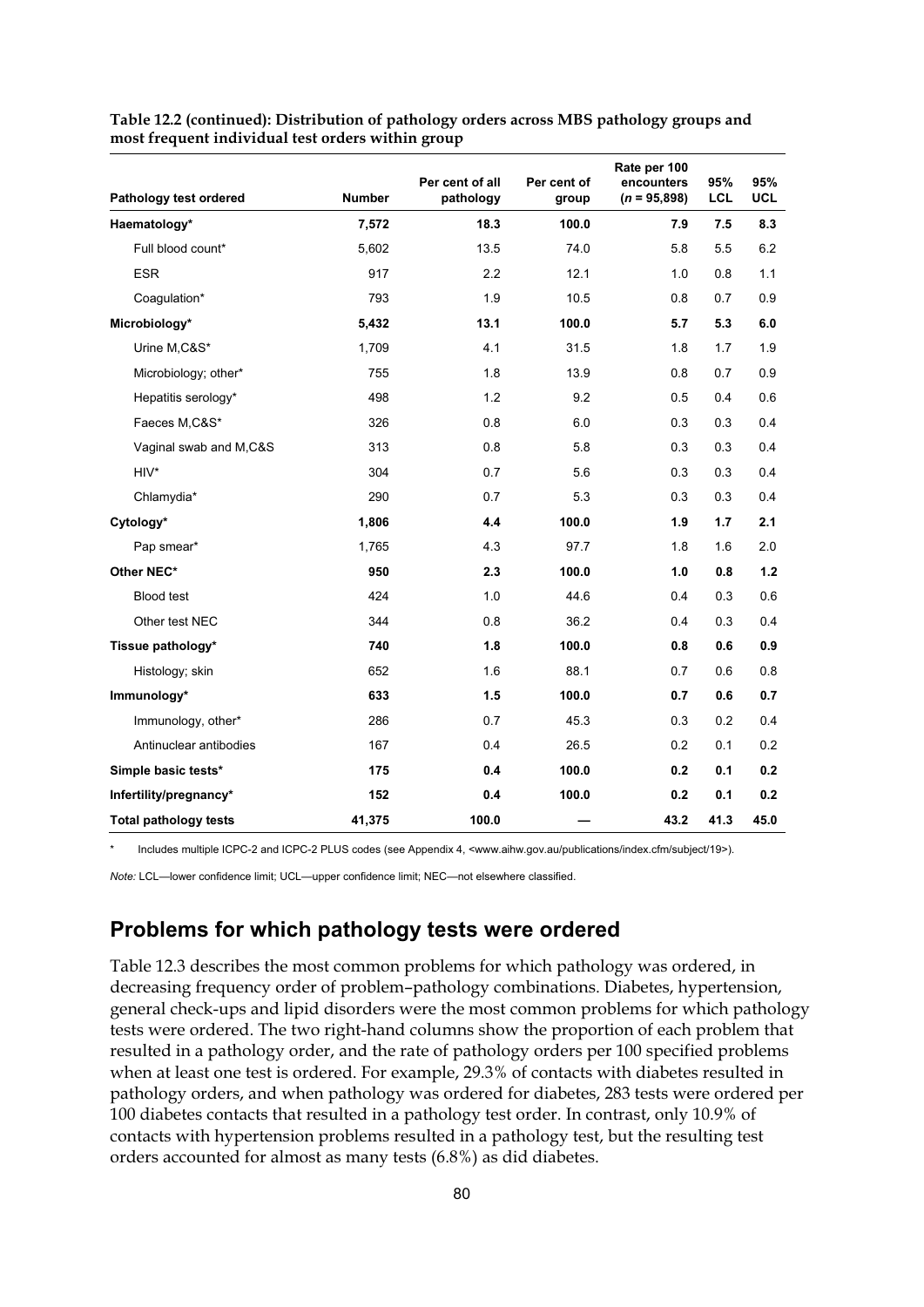| Problem managed            | Number of<br>problems | Number of<br>problem-path<br>combinations <sup>(a)</sup> | Per cent of<br>problem-path<br>combinations <sup>(a)</sup> | Per cent of<br>problems with<br>test <sup>(b)</sup> | Rate of path<br>orders per 100<br>problems with<br>pathology <sup>(c)</sup> |
|----------------------------|-----------------------|----------------------------------------------------------|------------------------------------------------------------|-----------------------------------------------------|-----------------------------------------------------------------------------|
| Diabetes-all*              | 3,717                 | 3,078                                                    | 7.2                                                        | 29.3                                                | 282.9                                                                       |
| Hypertension*              | 9,496                 | 2,896                                                    | 6.8                                                        | 10.9                                                | 278.6                                                                       |
| General check-up*          | 2,407                 | 2,564                                                    | 6.0                                                        | 33.7                                                | 315.7                                                                       |
| Lipid disorders            | 3,541                 | 2,181                                                    | 5.1                                                        | 27.6                                                | 222.8                                                                       |
| Female genital check-up*   | 1,722                 | 1,593                                                    | 3.7                                                        | 78.9                                                | 117.2                                                                       |
| Weakness/tiredness general | 625                   | 1,473                                                    | 3.4                                                        | 62.4                                                | 377.9                                                                       |
| <b>Blood test NOS</b>      | 413                   | 1,193                                                    | 2.8                                                        | 85.2                                                | 339.5                                                                       |
| Urinary tract infection*   | 1,525                 | 957                                                      | 2.2                                                        | 54.7                                                | 114.7                                                                       |
| Pregnancy*                 | 1,279                 | 881                                                      | 2.1                                                        | 31.9                                                | 215.7                                                                       |
| Abnormal test results*     | 976                   | 864                                                      | 2.0                                                        | 52.1                                                | 169.9                                                                       |
| Subtotal                   | 25,701                | 17,680                                                   | 41.3                                                       |                                                     |                                                                             |
| <b>Total problems</b>      | 145,078               | 42,835                                                   | 100.0                                                      | 13.1                                                | 225.1                                                                       |

#### **Table 12.3: The 10 problems for which pathology was most frequently ordered**

(a) A test was counted more than once if it was ordered for the management of more than one problem at an encounter. There were 41,375 pathology test orders and 42,835 problem–pathology combinations.

(b) The percentage of total contacts with the problem that generated at least one order for pathology.

(c) The rate of pathology orders placed per 100 contacts with that problem generating at least one order for pathology.

Includes multiple ICPC-2 and ICPC-2 PLUS codes (see Appendix 4, <www.aihw.gov.au/publications/index.cfm/subject/19>).

*Note:* Path—pathology; NOS—not otherwise specified.

## **12.3 Imaging ordering**

Readers wanting a more detailed study of imaging orders should consult the comprehensive report on imaging orders by GPs in Australia in 1999–00, written by the GPSCU using BEACH data, and published by the AIHW and the University of Sydney in 2001.<sup>17</sup>

### **Nature of imaging orders at encounter**

There were 9,143 imaging test orders recorded, at a rate of 9.5 per 100 encounters.

The distribution of imaging tests by MBS group and the most common tests within each group are presented in Table 12.4. Each group and individual test is expressed as a percentage of all imaging tests, as a percentage of the group, and as a rate per 100 encounters with 95% confidence limits. Diagnostic radiology accounted for half of all imaging test orders while ultrasound accounted for a further 35.2%.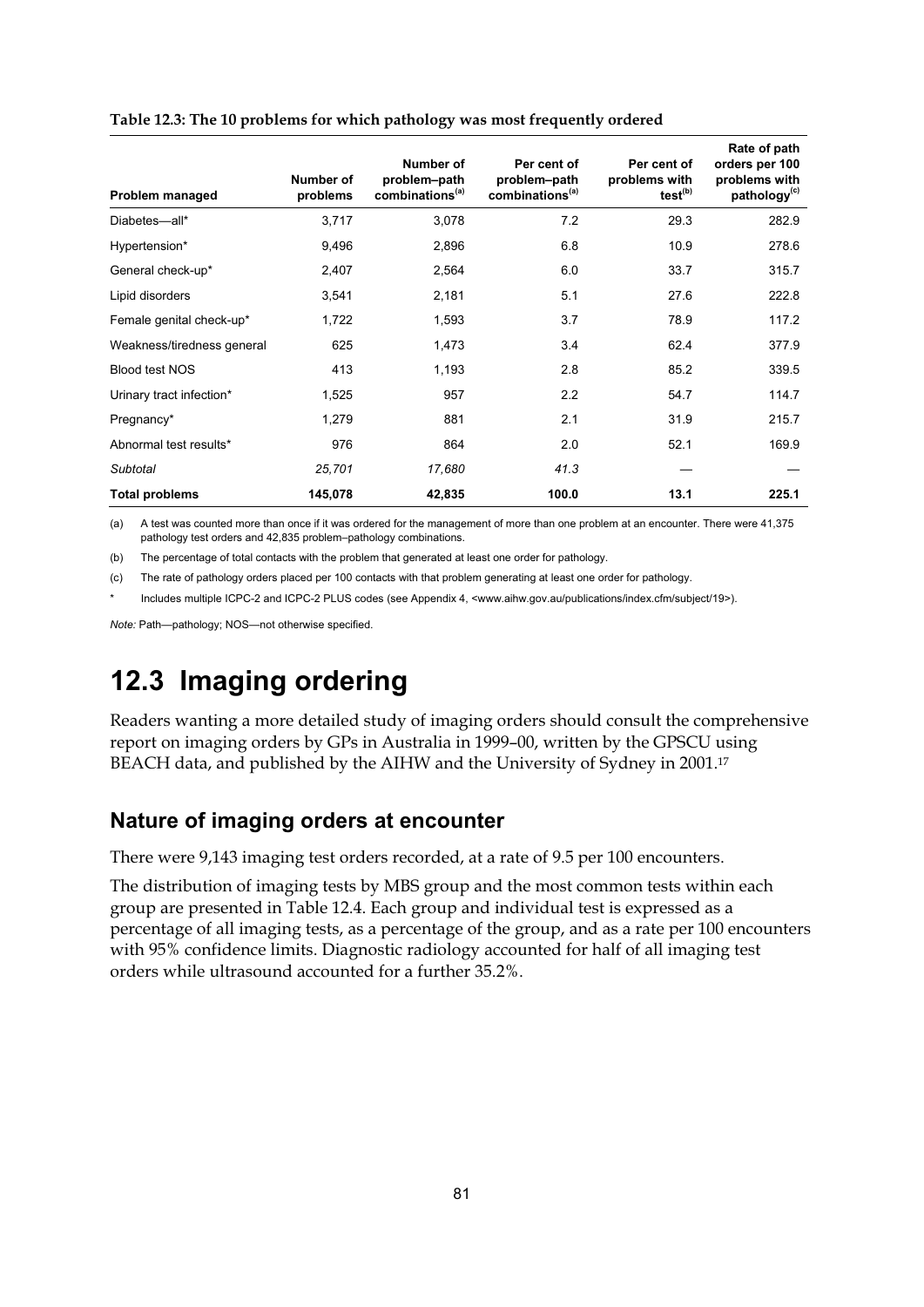|  | Table 12.4: The most frequent imaging tests ordered, by MBS group |  |
|--|-------------------------------------------------------------------|--|
|  |                                                                   |  |

| Imaging test ordered        | <b>Number</b> | Per cent of<br>all imaging | Per cent of<br>group | Rate per 100<br>encounters<br>$(n = 95,898)$ | 95%<br><b>LCL</b> | 95%<br>UCL |
|-----------------------------|---------------|----------------------------|----------------------|----------------------------------------------|-------------------|------------|
| Diagnostic radiology*       | 4,599         | 50.3                       | 100.0                | 4.8                                          | 4.6               | 5.0        |
| X-ray; chest                | 1,009         | 11.0                       | 21.9                 | 1.1                                          | 1.0               | 1.1        |
| X-ray; knee                 | 449           | 4.9                        | 9.8                  | 0.5                                          | 0.4               | 0.5        |
| Mammography; female         | 329           | 3.6                        | 7.2                  | 0.3                                          | 0.3               | 0.4        |
| Test; densitometry          | 303           | 3.3                        | 6.6                  | 0.3                                          | 0.3               | 0.4        |
| X-ray; foot/feet            | 253           | 2.8                        | 5.5                  | 0.3                                          | 0.2               | 0.3        |
| X-ray; hip                  | 224           | 2.4                        | 4.9                  | 0.2                                          | $0.2\,$           | 0.3        |
| X-ray; shoulder             | 201           | 2.2                        | 4.4                  | 0.2                                          | 0.2               | 0.2        |
| X-ray; ankle                | 176           | 1.9                        | 3.8                  | 0.2                                          | 0.1               | $0.2\,$    |
| X-ray; wrist                | 142           | 1.6                        | 3.1                  | 0.2                                          | 0.1               | 0.2        |
| X-ray; spine; lumbosacral   | 137           | 1.5                        | 3.0                  | 0.1                                          | 0.1               | 0.2        |
| X-ray; spine; lumbar        | 131           | 1.4                        | 2.8                  | 0.1                                          | 0.1               | 0.2        |
| X-ray; hand                 | 131           | 1.4                        | 2.8                  | 0.1                                          | 0.1               | 0.2        |
| X-ray; abdomen              | 109           | 1.2                        | 2.4                  | 0.1                                          | 0.1               | 0.1        |
| X-ray; spine; cervical      | 99            | 1.1                        | 2.1                  | 0.1                                          | 0.1               | 0.1        |
| X-ray; finger(s)/thumb      | 95            | 1.0                        | 2.1                  | 0.1                                          | 0.1               | 0.1        |
| X-ray; spine; thoracic      | 82            | 0.9                        | 1.8                  | 0.1                                          | 0.1               | 0.1        |
| Ultrasound*                 | 3,215         | 35.2                       | 100.0                | 3.4                                          | 3.2               | 3.5        |
| Ultrasound; pelvis          | 515           | 5.6                        | 16.0                 | 0.5                                          | 0.5               | 0.6        |
| Ultrasound; shoulder        | 293           | 3.2                        | 9.1                  | 0.3                                          | 0.3               | 0.3        |
| Ultrasound; breast; female  | 278           | 3.0                        | 8.7                  | 0.3                                          | 0.2               | 0.3        |
| Ultrasound; abdomen         | 276           | 3.0                        | 8.6                  | 0.3                                          | $0.2\,$           | 0.3        |
| Ultrasound; obstetric       | 230           | 2.5                        | 7.2                  | 0.2                                          | 0.2               | 0.3        |
| Test; doppler               | 140           | 1.5                        | 4.3                  | 0.2                                          | 0.1               | $0.2\,$    |
| Echocardiography            | 139           | 1.5                        | 4.3                  | 0.2                                          | 0.1               | $0.2\,$    |
| Ultrasound; kidney          | 104           | 1.1                        | 3.2                  | 0.1                                          | 0.1               | 0.1        |
| Ultrasound; renal tract     | 100           | 1.1                        | 3.1                  | 0.1                                          | 0.1               | 0.1        |
| Ultrasound; scrotum         | 90            | 1.0                        | 2.8                  | 0.1                                          | 0.1               | 0.1        |
| Ultrasound; abdomen upper   | 79            | 0.9                        | 2.4                  | 0.1                                          | 0.1               | 0.1        |
| Ultrasound; leg             | 75            | 0.8                        | 2.3                  | 0.1                                          | 0.1               | 0.1        |
| Ultrasound; neck            | 70            | 0.8                        | 2.2                  | 0.1                                          | 0.1               | 0.1        |
| Ultrasound; thyroid         | 69            | 0.8                        | 2.1                  | 0.1                                          | 0.1               | 0.1        |
| Computerised tomography*    | 1,164         | 12.7                       | 100.0                | $1.2$                                        | $1.1$             | 1.3        |
| CT scan; brain              | 181           | 2.0                        | 15.6                 | 0.2                                          | 0.2               | 0.2        |
| CT scan; abdomen            | 175           | 1.9                        | 15.1                 | 0.2                                          | 0.2               | 0.2        |
| CT scan; spine; lumbar      | 133           | 1.5                        | 11.4                 | 0.1                                          | 0.1               | 0.2        |
| CT scan; head               | 111           | 1.2                        | 9.6                  | 0.1                                          | 0.1               | 0.1        |
| CT scan; spine; lumbosacral | 94            | 1.0                        | 8.1                  | 0.1                                          | 0.1               | 0.1        |

*(continued)*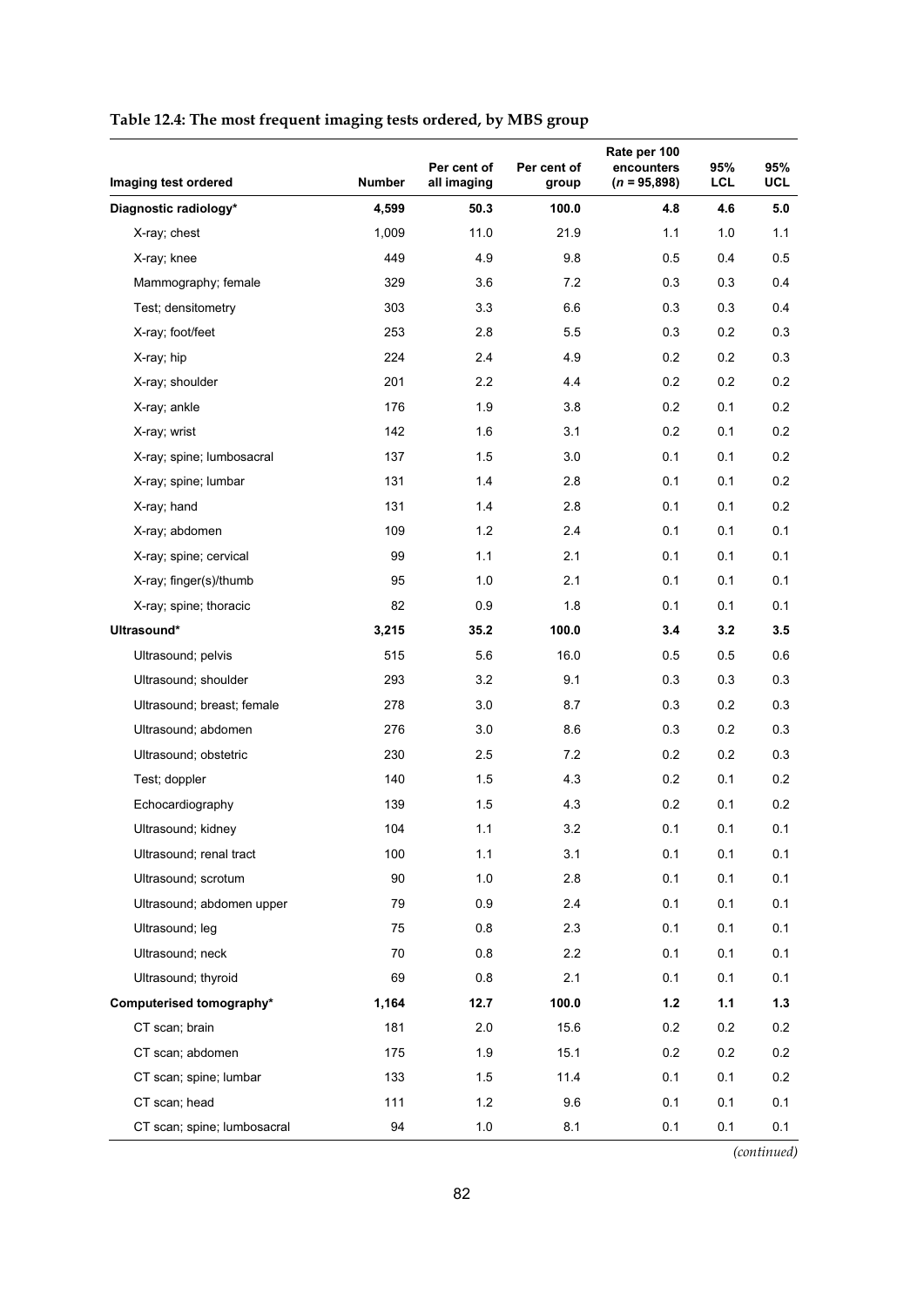| Imaging test ordered       | <b>Number</b> | Per cent of<br>all imaging | Per cent of<br>group | Rate per 100<br>encounters<br>$(n = 95,898)$ | 95%<br>LCL | 95%<br><b>UCL</b> |
|----------------------------|---------------|----------------------------|----------------------|----------------------------------------------|------------|-------------------|
| CT scan; chest             | 79            | 0.9                        | 6.8                  | 0.1                                          | 0.1        | 0.1               |
| CT scan; sinus             | 76            | 0.8                        | 6.5                  | 0.1                                          | 0.1        | 0.1               |
| Nuclear medicine imaging*  | 105           | 1.1                        | 100.0                | 0.1                                          | 0.1        | 0.1               |
| Scan; bone(s)              | 62            | 0.7                        | 59.6                 | 0.1                                          | 0.0        | 0.1               |
| Magnetic resonance imaging | 60            | 0.7                        | 100.0                | 0.1                                          | 0.0        | 0.1               |
| <b>Total imaging tests</b> | 9,143         | 100.0                      |                      | 9.5                                          | 9.2        | 9.9               |

#### **Table 12.4 (continued): The most frequent imaging tests ordered, by MBS group**

Includes multiple ICPC-2 and ICPC-2 PLUS codes (see Appendix 4, <www.aihw.gov.au/publications/index.cfm/subject/19>).

*Note:* LCL—lower confidence limit; UCL—upper confidence limit; CT—computerised tomography.

### **Problems for which imaging tests were ordered**

Table 12.5 describes the most common problems for which imaging was ordered, in decreasing frequency order of problem–imaging combinations. The most common problem for which imaging was ordered was back complaint, accounting for 5.7% of orders, followed by osteoarthritis (4.5%), and fracture (4.2%). The two right-hand columns show the proportion of each problem that resulted in an imaging test, and the rate of imaging tests per 100 specified problems when at least one test was ordered. For example, 36.7% of contacts with fractures resulted in an imaging test and 109.6 tests were ordered per 100 fracture contacts when at least one test was ordered.

| Problem managed                   | Number of<br>problems | <b>Number of</b><br>problem-<br>imaging<br>combinations <sup>(a)</sup> | Per cent of<br>problem-<br>imaging<br>combinations | Per cent of<br>problems<br>with test <sup>(b)</sup> | Rate of imaging<br>orders per 100<br>problems with<br>imaging <sup>(c)</sup> |
|-----------------------------------|-----------------------|------------------------------------------------------------------------|----------------------------------------------------|-----------------------------------------------------|------------------------------------------------------------------------------|
| Back complaint*                   | 2,624                 | 524                                                                    | 5.7                                                | 17.0                                                | 117.7                                                                        |
| Osteoarthritis*                   | 2,484                 | 413                                                                    | 4.5                                                | 14.6                                                | 113.8                                                                        |
| Fracture*                         | 959                   | 386                                                                    | 4.2                                                | 36.7                                                | 109.6                                                                        |
| Sprain/strain*                    | 1,509                 | 319                                                                    | 3.5                                                | 17.5                                                | 120.7                                                                        |
| Injury musculoskeletal NOS        | 841                   | 300                                                                    | 3.3                                                | 31.2                                                | 114.4                                                                        |
| Pregnancy*                        | 1,279                 | 292                                                                    | 3.2                                                | 22.2                                                | 102.6                                                                        |
| Abdominal pain*                   | 628                   | 253                                                                    | 2.7                                                | 37.1                                                | 108.5                                                                        |
| Bursitis/tendonitis/synovitis NOS | 789                   | 204                                                                    | 2.2                                                | 22.7                                                | 113.5                                                                        |
| Breast lump/mass (female)         | 183                   | 198                                                                    | 2.2                                                | 72.2                                                | 150.0                                                                        |
| Injury skin; other                | 587                   | 153                                                                    | 1.7                                                | 21.6                                                | 120.4                                                                        |
| Subtotal                          | 11,883                | 3,042                                                                  | 32.9                                               |                                                     |                                                                              |
| <b>Total problems</b>             | 145,078               | 9,221                                                                  | 100.0                                              | 5.7                                                 | 112.4                                                                        |

#### **Table 12.5: The 10 problems for which an imaging test was most frequently ordered**

(a) A test was counted more than once if it was ordered for the management of more than one problem at an encounter. There were 9,143 imaging test orders and 9,221 problem–imaging combinations.

(b) The percentage of total contacts with the problem that generated at least one order for imaging.

(c) The rate of imaging orders placed per 100 contacts with that problem generating at least one order for imaging.

Includes multiple ICPC-2 and ICPC-2 PLUS codes (see Appendix 4, <www.aihw.gov.au/publications/index.cfm/subject/19>).

*Note*: NOS—not otherwise specified.